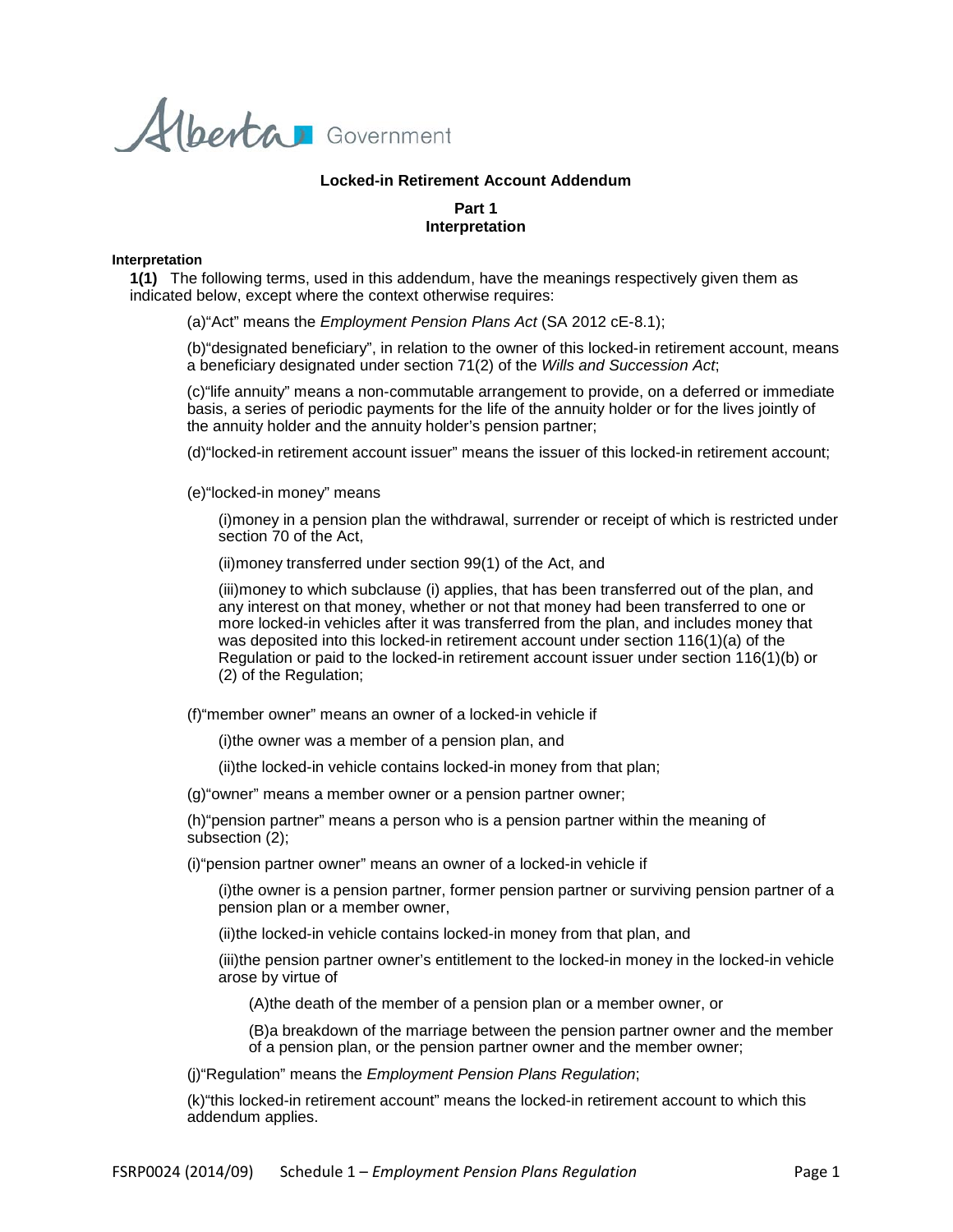**(2)** Persons are pension partners for the purposes of this addendum on any date on which one of the following applies:

(a) they

(i)are married to each other, and

(ii)have not been living separate and apart from each other for a continuous period longer than 3 years;

(b)if clause (a) does not apply, they have been living with each other in a marriage-like relationship

(i)for a continuous period of at least 3 years preceding the date, or

(ii)of some permanence, if there is a child of the relationship by birth or adoption.

**(3)** Terms used in this addendum and not defined in subsection (1) but defined generally in the Act or Regulation have the meanings assigned to them in the Act or Regulation, respectively.

#### **Part 2 Transfers In and Transfers and Payments Out of Locked-in Retirement Account**

### **Limitation of deposits to this account**

**2** The only money that may be deposited in this locked-in retirement account is

(a)locked-in money from a pension plan if

(i)this locked-in retirement account is owned by a member owner, or

(ii)this locked-in retirement account is owned by pension partner owner,

and

(b)money deposited by the locked-in retirement account issuer under section 116(1)(a) of the Regulation or paid to the locked-in retirement account issuer for deposit to this locked-in retirement account under section 116(1)(b) or (2) of the Regulation.

### **Limitation on withdrawals from this account**

**3(1)** Money in this locked-in retirement account, including investment earnings, is for use in the provision of retirement income.

**(2)** Despite subsection (1), money may be withdrawn from this locked-in retirement account in the following limited circumstances:

(a)by way of a transfer to another locked-in retirement account on the relevant conditions specified in this addendum;

(b)to purchase a life annuity in accordance with section 6(3);

(c)by way of a transfer to a pension plan if the plan text document of the plan allows the transfer;

(d)by way of a transfer to a life income fund in accordance with Division 3 of Part 9 of the Regulation;

(e)in accordance with Part 4 of this addendum.

**(3)** Without limiting subsections (1) and (2) and in accordance with in section 72 of the Act, money in this locked-in retirement account must not be assigned, charged, alienated or anticipated and is exempt from execution, seizure or attachment.

**(4)** The locked-in retirement account issuer must comply with any applicable requirements of the Act and the Regulation before allowing a payment or transfer of any of the money in this locked-in retirement account.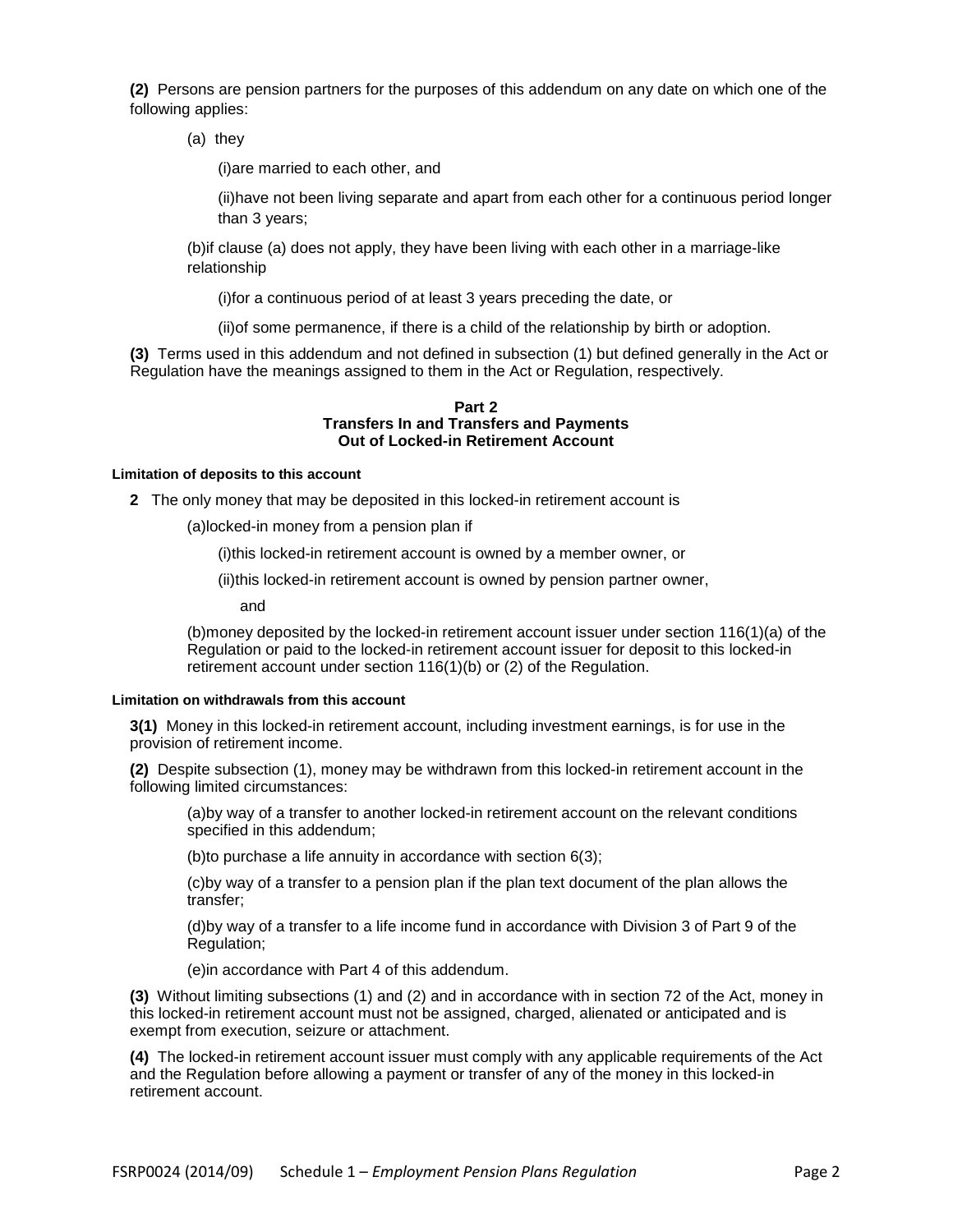#### **General liability on improper payments or transfers**

**4** If the locked-in retirement account issuer pays or transfers money from this locked-in retirement account contrary to the Act or the Regulation,

(a)subject to clause (b), the locked-in retirement account issuer must,

(i)if less than all of the money in this locked-in retirement account is improperly paid or transferred, deposit into this locked-in retirement account an amount of money equal to the money that had been improperly paid or transferred, or

(ii)if all of the money in this locked-in retirement account is improperly paid or transferred, establish a new locked-in retirement account for the owner and deposit into that new locked-in retirement account an amount of money equal to the amount of money that had been improperly paid or transferred,

or

(b) if

(i)the money is transferred out of this locked-in retirement account to an issuer that is authorized under the Regulation to issue locked-in retirement accounts,

(ii)the act or omission that is contrary to the Act or the Regulation is the failure of the locked-in retirement account issuer to advise the transferee issuer that the money is locked-in money, and

(iii)the transferee issuer deals with the money in a manner that is contrary to the manner in which locked-in money is to be dealt with under the Act or the Regulation,

the locked-in retirement account issuer must pay to the transferee issuer, in accordance with the requirements of the Act and the Regulation relating to transfers of locked-in money, an amount equal to the amount dealt with in the manner referred to in subclause (iii).

### **Remittance of securities**

**5(1)** If this locked-in retirement account holds identifiable and transferable securities, the transfers referred to in this Part may, unless otherwise stipulated in the contract to which this is an addendum, be effected, at the option of the locked-in retirement account issuer and with the consent of the owner, by the transfer of any such securities.

**(2)** Subject to section 2, there may be transferred to this locked-in retirement account identifiable and transferable securities, unless otherwise stipulated in the contract to which this is an addendum, if that transfer is approved by the locked-in retirement account issuer and consented to by the owner.

### **Retirement income**

**6(1)** This locked-in retirement account may be converted to retirement income, whether in the form of a life income fund or a life annuity, at any time after the owner of the locked-in retirement account reaches 50 years of age, and must be converted to retirement income on or before the last date on which a person is allowed under the *Income Tax Act* (Canada) to start receiving a pension from a registered pension plan.

**(2)** The money in this locked-in retirement account must not be transferred to a life income fund unless

(a)payments under the life income fund cannot commence before the owner of the locked-in retirement account reaches 50 years of age,

(b)subject to clause (c)(ii), the owner has made an election for unlocking under section 71(5)(b) of the Act that meets the conditions set out in Schedule 3 and the amount unlocked, if any, has been paid to the owner, and

(c)if the owner is a member owner who has a pension partner,

(i) a waiver in Form 10 has been signed by the owner's pension partner and provided to the locked-in retirement account issuer, and

(ii) if the owner has elected the unlocking option, a waiver in Form 14 has been signed by the owner's pension partner and provided to the locked-in retirement account issuer.

**(3)** The money in this locked-in retirement account must not be transferred to an insurance company for the purchase a life annuity unless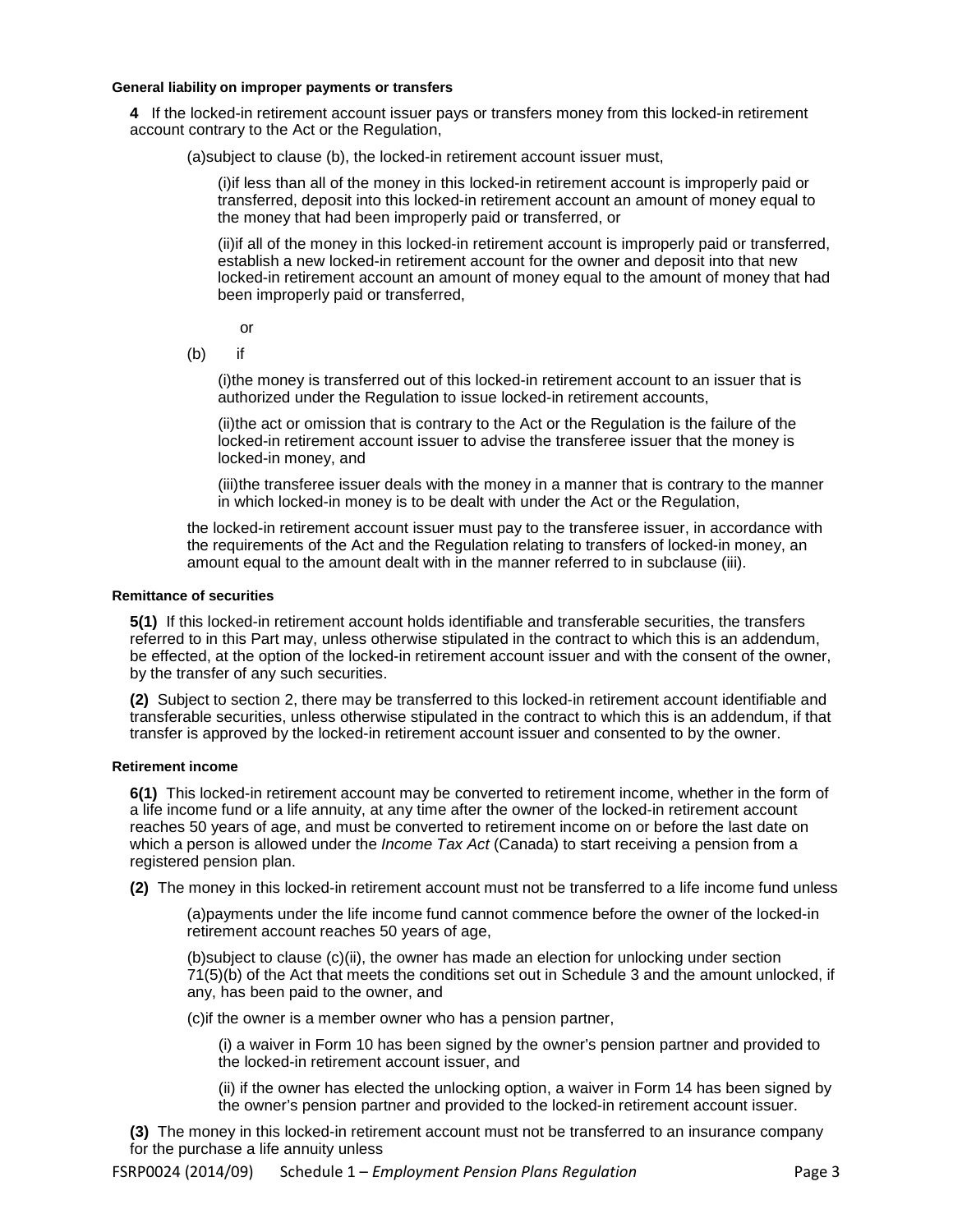(a)payments under the annuity will not commence before the owner of the locked-in retirement account reaches 50 years of age,

(b)payments under the annuity commence on or before the last date on which a person is allowed under the *Income Tax Act* (Canada) to start receiving a pension from a registered pension plan,

(c)there is no differentiation amongst the annuitants on the basis of gender, and

(d)if the owner is a member owner and if the member owner has a pension partner,

(i)the life annuity is in the form of a joint and survivor pension as described in section 90(2) of the Act, or

(ii)in the case of a life annuity that is in a form that is different from the form of pension described in subclause (i), a waiver in Form 11 signed by the member owner's pension partner has been provided to the locked-in retirement account issuer not more than 90 days before the transfer.

**(4)** A transfer under subsection (2) or (3) must be made within 60 days after the delivery to the locked-in retirement account issuer of the documents required to effect the transfer.

# **Part 3 Death of Owner**

### **Transfers on death of member owner**

**7(1)** Subject to subsections (2) and (3), if a member owner dies and he or she is survived by a pension partner, the locked-in retirement account issuer must transfer any money that remains in this locked-in retirement account, within 60 days after the delivery to the locked-in retirement account issuer of the documents required to effect the transfer, to whichever of the following the surviving pension partner elects:

(a)a pension plan if the plan text document of the plan allows the transfer;

(b)another locked-in retirement account;

(c)a life income fund in accordance with section 6(2);

(d)an insurance company to purchase a life annuity in accordance with section 6(3).

**(2)** If the surviving pension partner is a non-resident, any money that remains in the locked-in retirement account must be paid to the surviving pension partner in a lump sum.

**(3)** If a member owner of a locked-in retirement account dies and

(a)he or she is not survived by a pension partner, or

(b)he or she has a surviving pension partner and a waiver in Form 12 signed by the surviving pension partner is provided to the locked-in retirement account issuer

the locked-in retirement account issuer must pay any money that remains in the locked-in retirement account, within 60 days after the delivery to the issuer of the documents required to effect the payment, to the designated beneficiary or, if there is no living designated beneficiary, to the personal representative of the member owner's estate.

**(4)** Where a waiver in Form 12 is signed by the surviving pension partner and provided to the locked-in retirement account issuer, that pension partner is not entitled to receive money in the locked-in retirement account under subsection (3) as the member owner's designated beneficiary.

# **Transfers on death of pension partner owner**

**8** If a pension partner owner dies, the locked-in retirement account issuer must pay any money that remains in this locked-in retirement account, within 60 days after the delivery to the locked-in retirement account issuer of the documents required to effect the transfer,

(a)to the pension partner owner's designated beneficiary, or

(b)if there is no living designated beneficiary, to the personal representative of the to the pension partner owner's estate.